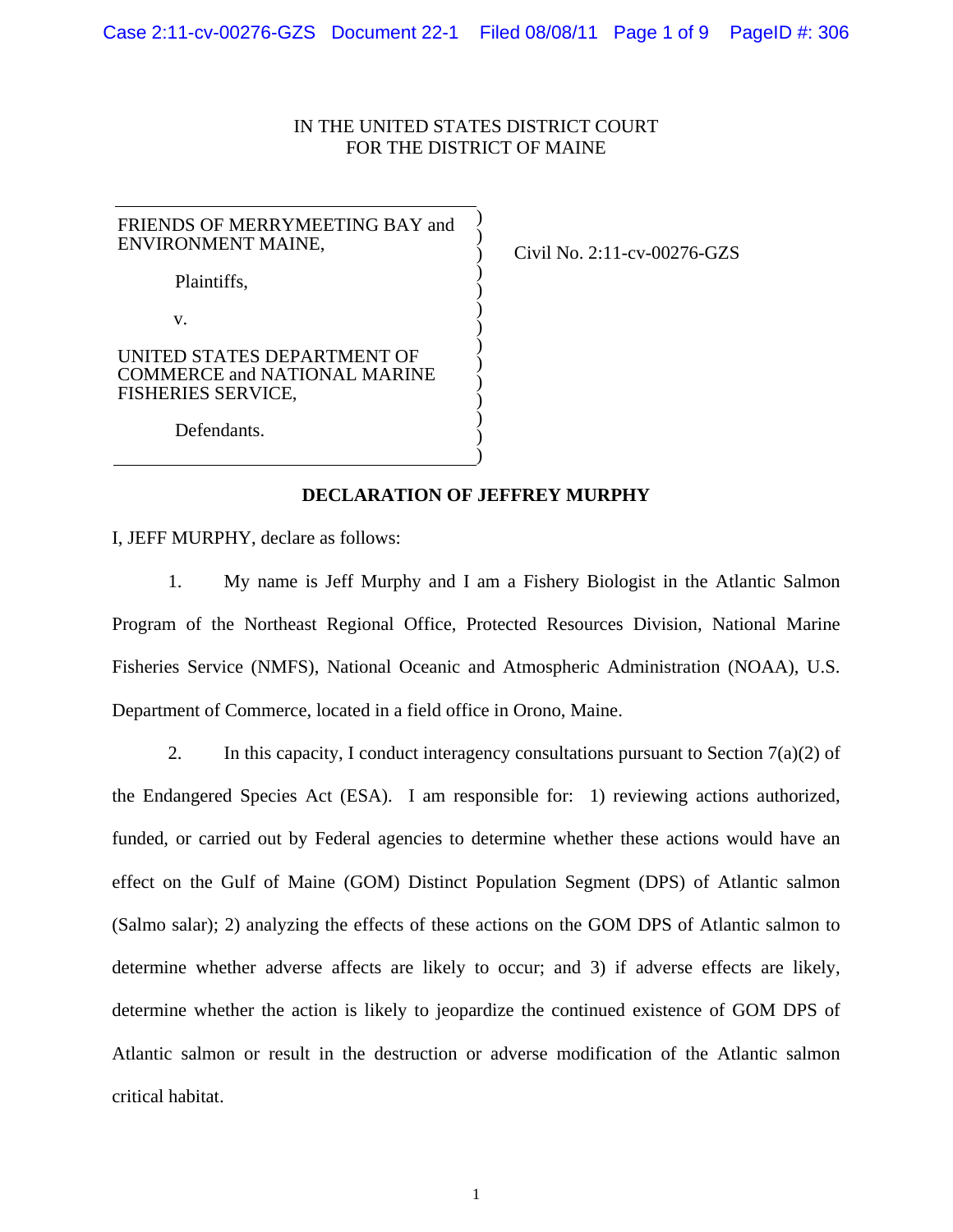3. I am the NMFS staffer responsible for Atlantic salmon Section 7 consultations with the Federal Energy Regulatory Commission (FERC). I consulted informally with the FERC to determine whether formal consultation pursuant to Section 7 of the ESA would be needed for the proposed repairs of the Worumbo Project located on the Androscoggin River in Lisbon Falls, Maine.

4. The Worumbo Project is located within the geographic range of the GOMDPS of federally endangered Atlantic salmon (74 FR 29344; June 19, 2009). The Worumbo Project is also located within designated critical habitat for Atlantic salmon (74 FR 29300; June 19, 2009).

5. The GOM DPS includes all anadromous Atlantic salmon whose freshwater range occurs in the watersheds from the Androscoggin River northward along the Maine coast to the Dennys River. Included are all associated conservation hatchery populations used to supplement these natural populations; currently, such conservation hatchery populations are maintained at Green Lake National Fish Hatchery and Craig Brook National Fish Hatchery.

6. Critical habitat has been designated for listed Atlantic salmon pursuant to section 4(b)(2) of the ESA. The critical habitat designation for GOM DPS includes 45 specific areas occupied by Atlantic salmon at the time of listing that include approximately 19,571 km of perennial River, stream, and estuary habitat and 799 square km of lake habitat within the range of the GOM DPS and in which are found those physical and biological features essential to the conservation of the species. The entire occupied range of the GOM DPS for which critical habitat is designated is within the State of Maine. The lower Androscoggin River, including the action area, is designated as critical habitat.

7. The Atlantic salmon is an anadromous fish species that spends most of its adult life in the ocean but returns to freshwater to reproduce. Atlantic salmon have a complex life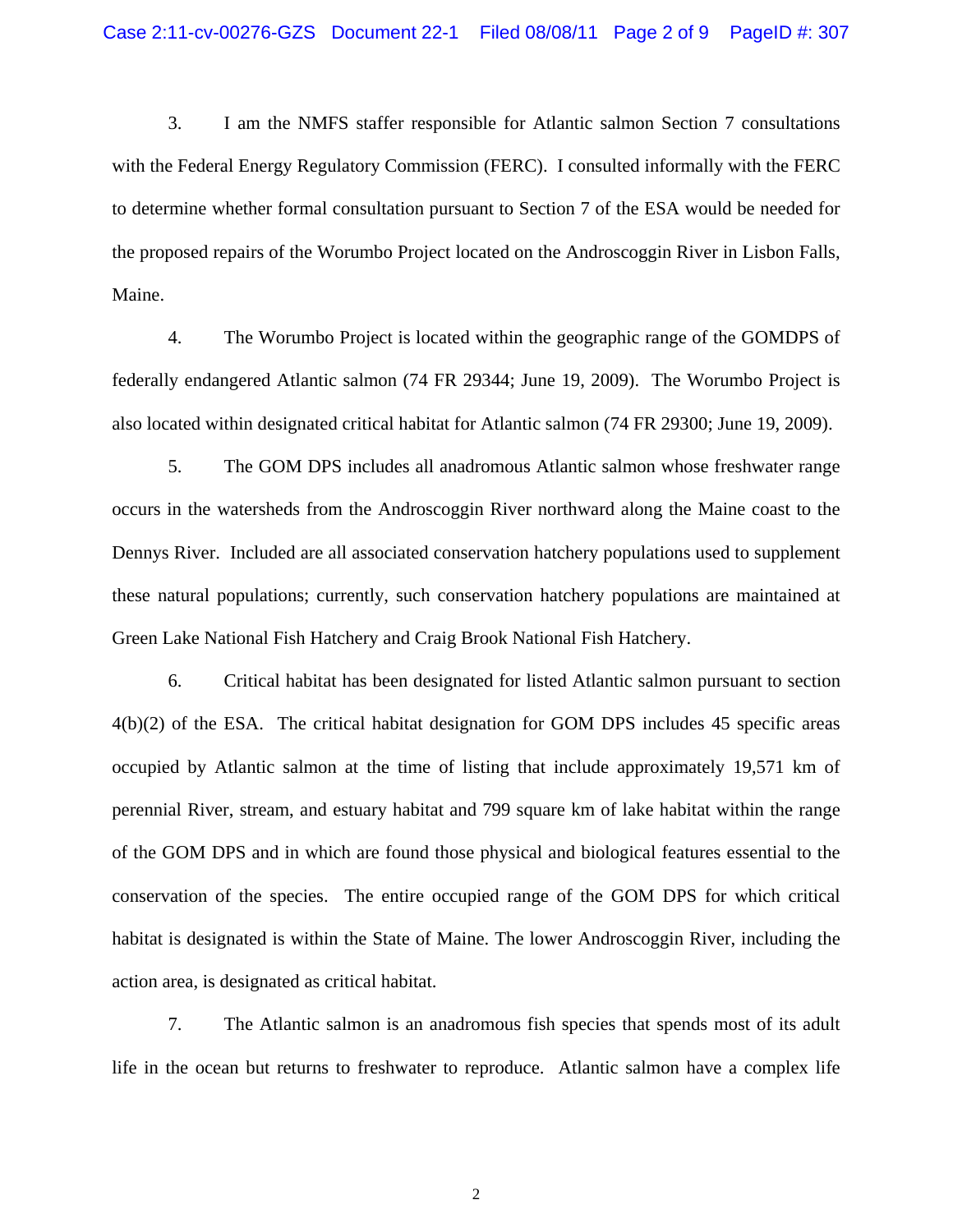history that includes territorial rearing in rivers to extensive feeding migrations on the high seas. During their life cycle, Atlantic salmon go through several distinct phases that are identified by specific changes in behavior, physiology, morphology, and habitat requirements. Adult Atlantic salmon return to rivers from the sea and migrate to their natal stream to spawn. Adults ascend the rivers within the GOM DPS beginning in the spring. The ascent of adult salmon continues into the fall. Although spawning does not occur until late fall, the majority of Atlantic salmon in Maine enter freshwater between May and mid-July (Meister 1958; Baum 1997). Embryos develop in the redd for a period of 175 to 195 days, hatching in late March or April (Danie et al. 1984). Newly hatched salmon referred, to as larval fry, alevin, or sac fry, remain in the redd for approximately 6 weeks after hatching and are nourished by their yolk sac (Gustafson-Greenwood and Moring 1991). When fry reach approximately 4 cm in length, the young salmon are termed parr (Danie et al., 1984). Parr have eight to eleven pigmented vertical bands on their sides that are believed to serve as camouflage (Baum 1997). In a parr's second or third spring (age 1 or age 2 respectively), when it has grown to 12.5 to 15 cm in length, a series of physiological, morphological, and behavioral changes occur (Schaffer and Elson 1975). This process, called "smoltification," prepares the parr for migration to the ocean and life in salt water. During the smoltification process, parr markings fade and the body becomes streamlined and silvery with a pronounced fork in the tail. Smolts enter the sea during May to begin their first ocean migration (USASAC 2004). After their second winter at sea, the salmon over-winter in the area of the Grand Banks before returning to their natal rivers to spawn (Reddin and Shearer 1987).

8. Adult returns to the GOM DPS have been very low for many years and remain extremely low in terms of adult abundance in the wild. After a period of population growth in the 1970s, adult returns of salmon in the GOM DPS have been steadily declining since the early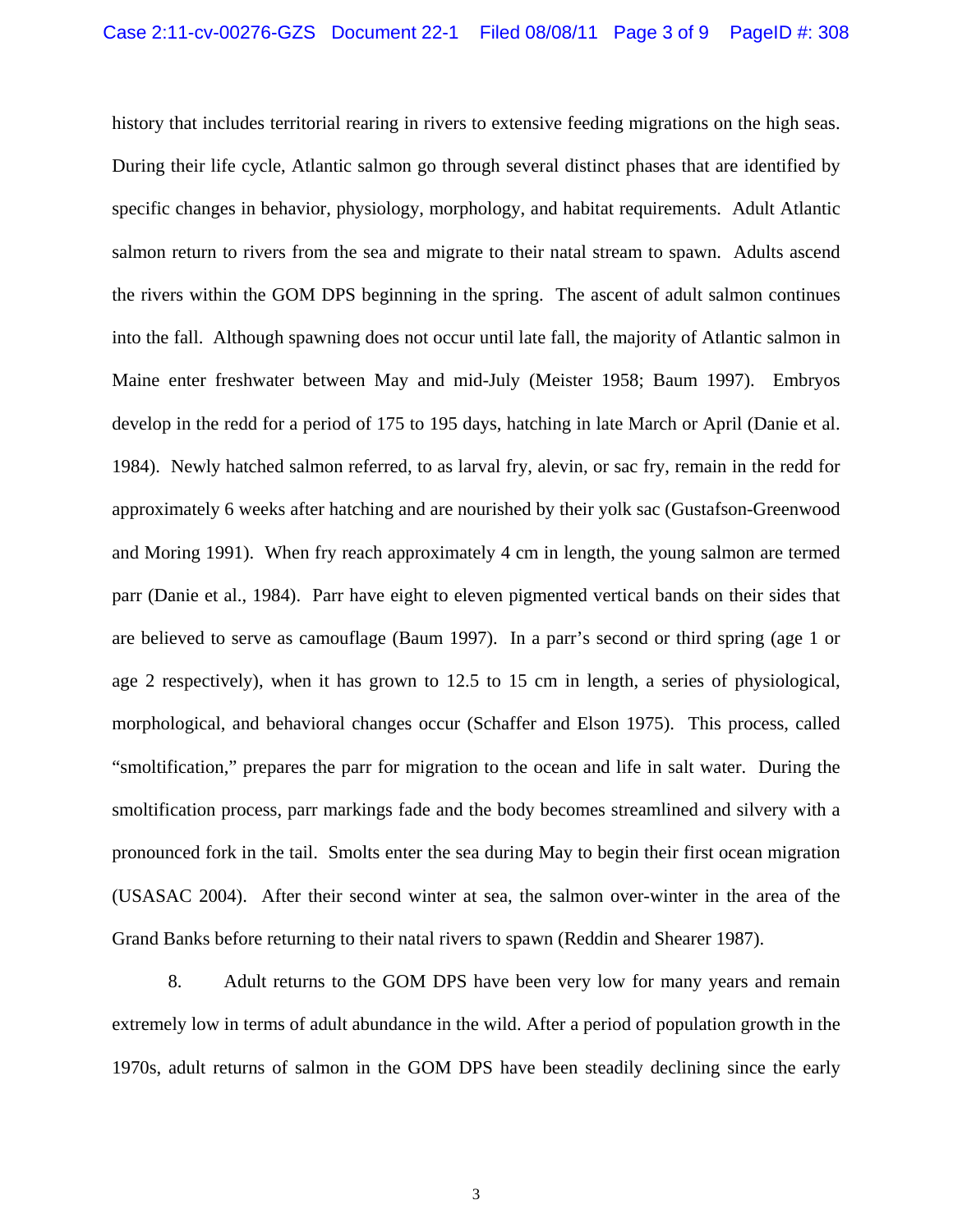1980s and appear to have stabilized at very low levels since 2000.

9. The majority of all adults in the GOM DPS return to a single river, the Penobscot, which accounted for 93 percent of all adult returns to the GOM DPS in 2010. Of the 1,316 adult returns to the Penobscot the vast majority are the result of smolt stocking and only a small portion naturally-reared.

10. The Androscoggin River is not presently stocked with hatchery-origin Atlantic salmon as part of a conservation hatchery program administered by the U.S. Fish and Wildlife Service. As part of the "Fish Friends" school program, a small number of juvenile, Penobscot River-origin Atlantic salmon are stocked in the lower Androscoggin River downstream of the Worumbo Project. Despite the absence of an active restoration program for the Androscoggin River, the Androscoggin River continues to support a small, remnant population of listed Atlantic salmon. Over the last 10 years (2001 to 2010), annual adult Atlantic salmon returns to the river have ranged between 2 and 24, with an average of approximately 11 fish per year. Only seven Atlantic salmon adults returning to the Androscoggin River over the last 10 years have been of wild origin. Returning adults to the Androscoggin River typically constitute less than 1% of all individual Atlantic salmon adults in the GOM DPS.

11. The numbers of adult Atlantic salmon returning to the Androscoggin River are documented at the Brunswick Dam fishway (first dam on the river). Since 2001, the number of annual adult returns are as follows: 2001 (5); 2002 (2); 2003 (3); 2004 (11); 2005 (10); 2006 (6); 2007 (20); 2008 (16); 2009 (24); 2010 (9) (Annual Report of the U.S. Atlantic Assessment Committee. Report No. 23-2010 Activities. Prepared for U.S. Section to NASCO). Most adult Atlantic salmon enter the Androscoggin River during May to July. Using the data collected from the Brunswick fishway between 2008 and 2010, the proportion of Atlantic salmon returning to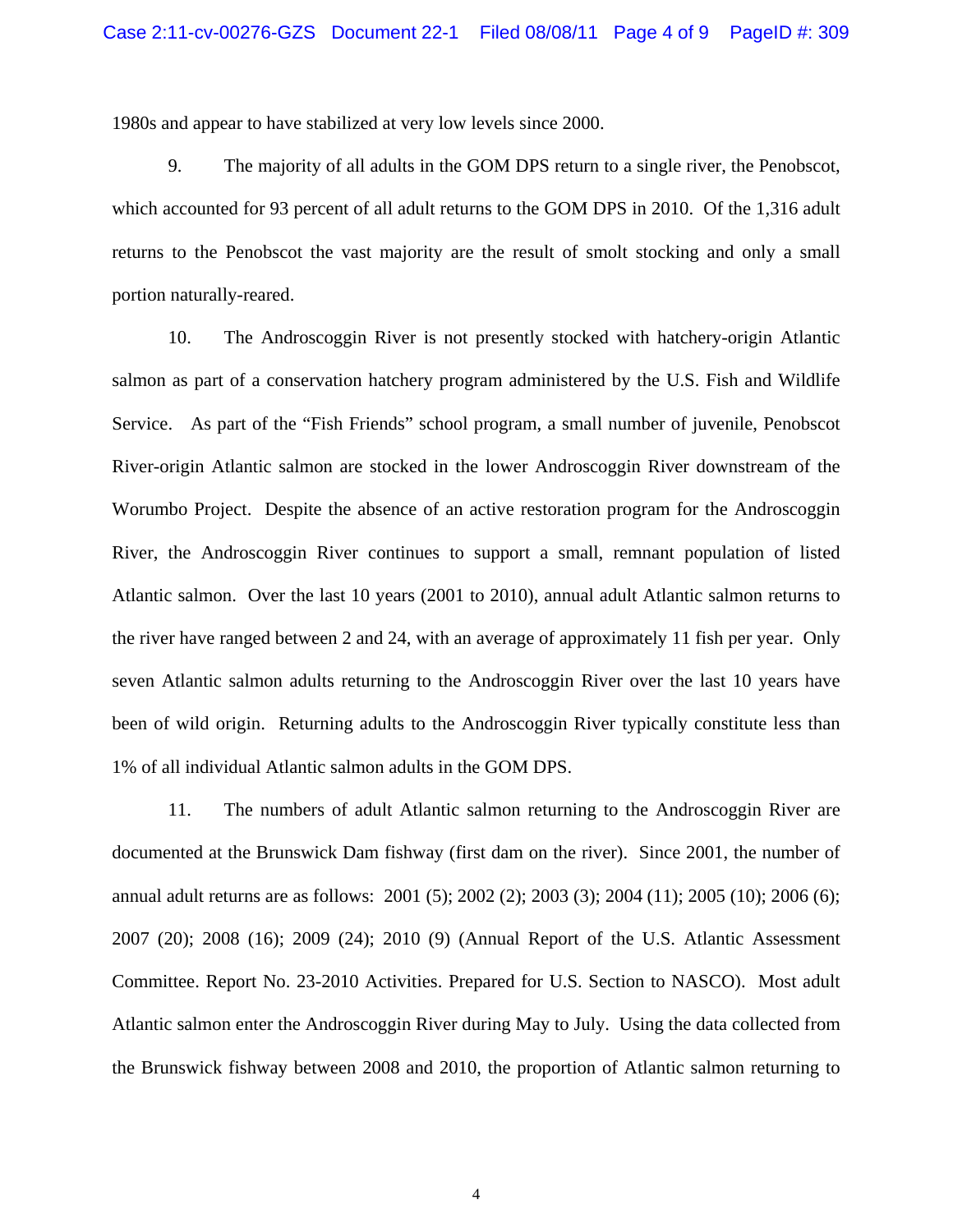the Androscoggin River after August 1 is 9% (approximate since the fishway was closed in August 2010). As of August 8, 2011, 45 Atlantic salmon were documented at the Brunswick Dam fishway. That information is publically available from the Maine Department of Marine Resources webpage: http://www.maine.gov/asc/research/trap\_count\_stats.shtml.

12. Habitat in the vicinity of the Worumbo Projects is generally not suitable for Atlantic salmon reproduction. The bypass reach of river at the Worumbo Project may contain some suitable habitat for juvenile life stages of Atlantic salmon. However, since little or no reproduction occurs in the vicinity of the Worumbo Project, few if any juvenile Atlantic salmon are likely to occur in the action area. Habitat near the Worumbo Project provides a migratory corridor for adults returning the Androscoggin River to spawn upstream of the action area and for juveniles (smolts) migrating to the ocean to grow and mature (74 FR 29300; June 19, 2009).

13. I reviewed the Licensee's repair plans for the project. Based on my review of the repair plans, it is my understanding that the repairs of the Worumbo Dam are expected to occur approximately in this sequence and schedule:

• July 15, 2011: Cofferdam construction begins. The contractor is expected to mobilize prior to July 15 in order to have the resources in place to begin cofferdam construction on this date and to begin construction of the dam as soon as possible thereafter.

• October 1, 2011: Mass concrete placement has been completed, and all mass concrete has attained a minimum compressive strength of 2,000 psi.

• October 15, 2011: Obermeyer bondout concrete has been poured and attained the specified 28-day compressive strength of 3,000 psi. The contractor may propose mixes

• November 1, 2011 – November 15, 2011: Construction of the dam is complete including installation of the Obermeyer system, and cofferdam removal/rewatering may commence.

• November 15, 2011 – November 30, 2011: Cofferdam removal will commence upon Owner's Notice to Proceed.

14. After reviewing the Licensee's repair plans, I suggested several alterations to the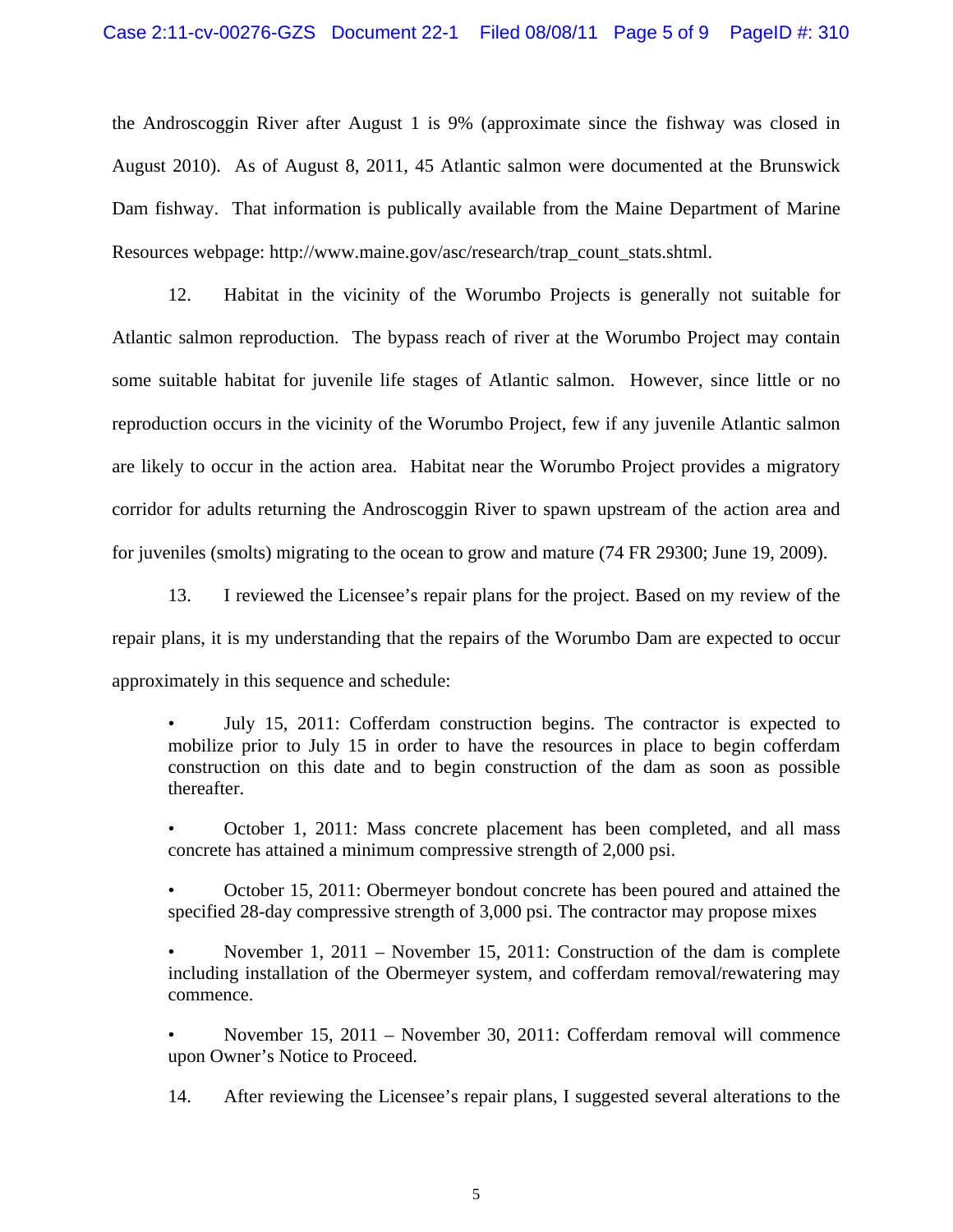proposed work to minimize effects to Atlantic salmon both during construction and postconstruction including alterations to the proposed spillway configuration and alterations to the rubber dam section to facilitate safe downstream passage of Atlantic salmon at the project. I also requested that the Licensee utilize Best Management Practices during construction to minimize effects to Atlantic salmon potentially occurring in the action area. I also recommended that the Licensee coordinate with downstream dam owners to determine the number of adult Atlantic salmon in the Androscoggin River to verify that few Atlantic salmon are present in the action area. The Licensee agreed to these suggestions.

15. On April 28, 2011, I participated in a conference call with FERC and Miller Hydro. During the call, FERC determined the present condition of the Worumbo Dam was in such disrepair that use of the emergency consultation procedures as outlined in 50 CFR 402.05 would be appropriate. I recommended that the Licensee conduct daily Atlantic salmon monitoring, turbidity monitoring, and environmental inspections to ensure that instream work would have minimal effects to the GOM DPS of Atlantic salmon. The Licensee agreed to conduct these activities. FERC also required the Licensee to conduct monthly conference calls to review work progress and environmental monitoring.

16. The potential effects associated with the demolition and subsequent repairs of the Worumbo Dam include inhibiting fish passage during construction, increasing suspended sediment, causing direct injury and mortality during construction, and potentially spilling toxic substances (e.g., equipment leaks). Regarding fish passage, the Worumbo Dam upstream fishway will remain operable throughout the construction period for adults moving upstream to spawn. Therefore, passage for Atlantic salmon is not a concern. Utilizing Best Management Practices, the Licensee will minimize sedimentation in the river and monitor sediment levels in the action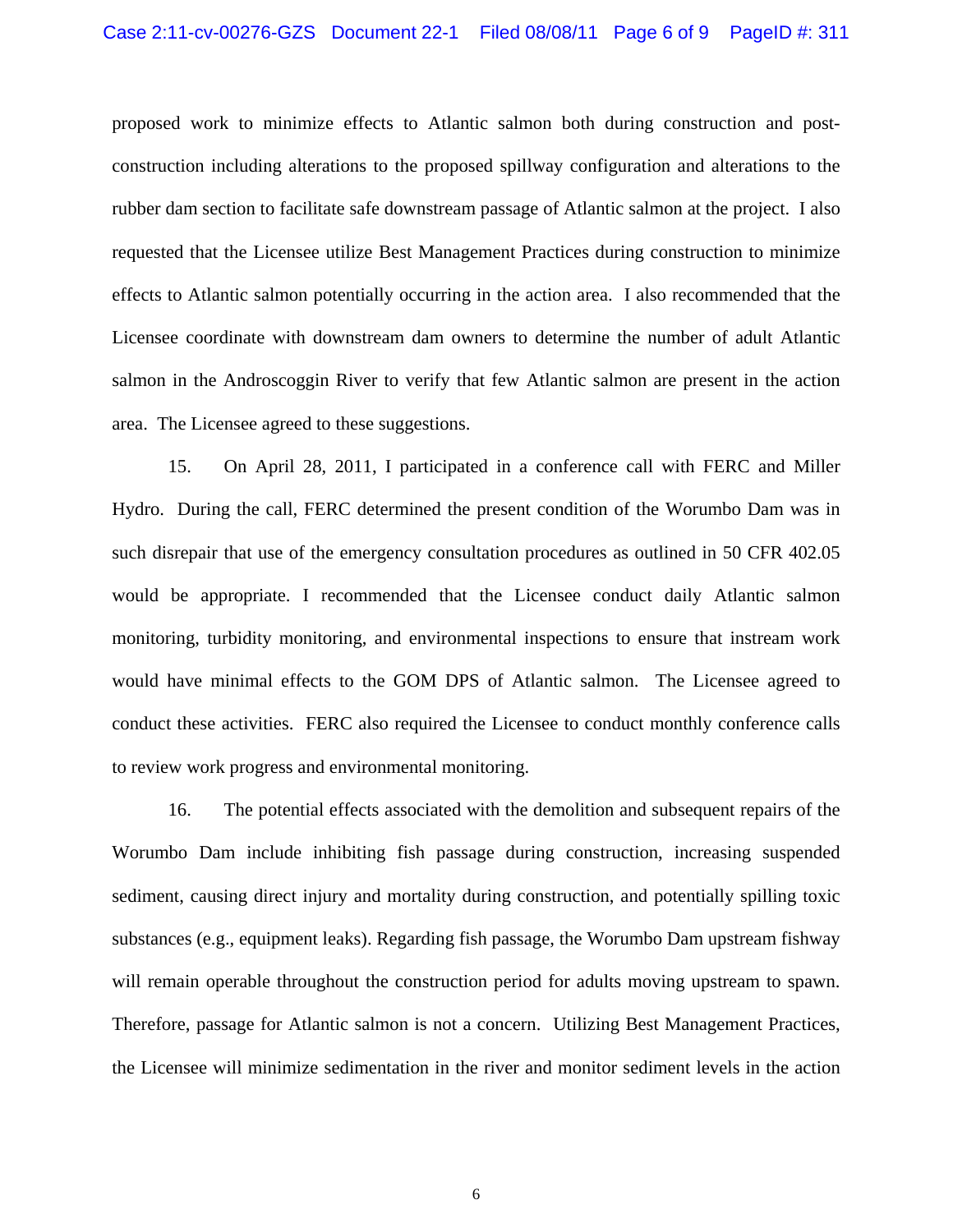area daily during construction to ensure the effects of sedimentation are low. All instream work will occur behind cofferdams so that the potential for direct injury or mortality is significantly reduced. Best Management Practices for refueling and other toxins is required in the U.S. Army Corps permit to the Licensee.

17. Instream work to repair the Worumbo Dam is planned to occur from late July through mid-October, 2011. As such, the only life stage of Atlantic salmon that could likely occur in the action area are adults returning to spawn in the fall. Adults enter the Androscoggin River mostly during May through July. Over the last several years, less than 10% of adults enter the river after August 1st. During summer months, Atlantic salmon tend to hold in cold water refugia found in seeps, tributaries, or deep sections of the river until ambient water temperatures cool to more favorable conditions for the species. It's my understanding that a cool water tributary is found approximately 500 meters downstream of the Worumbo Project. Consistent with this, several Atlantic salmon equipped with radio telemetry transmitters have been documented holding at this location.

18. On or about July 18, 2011, the Licensee commenced instream construction work to repair the Worumbo Dam. Work was initiated with installation of sediment curtains to protect aquatic organisms including Atlantic salmon.

19. Starting July 18, 2011, the Licensee submitted daily monitoring reports to FERC and NMFS of construction and environmental monitoring efforts at the projects. No significant impacts to Atlantic salmon have been reported to date (as of August 8, 2011). Daily reports have not documented any dead, injured or stranded Atlantic salmon. Sedimentation levels in the river have generally remained low during construction, however, episodic events of elevated sediment levels have been documented during daily environmental and biological monitoring at the site.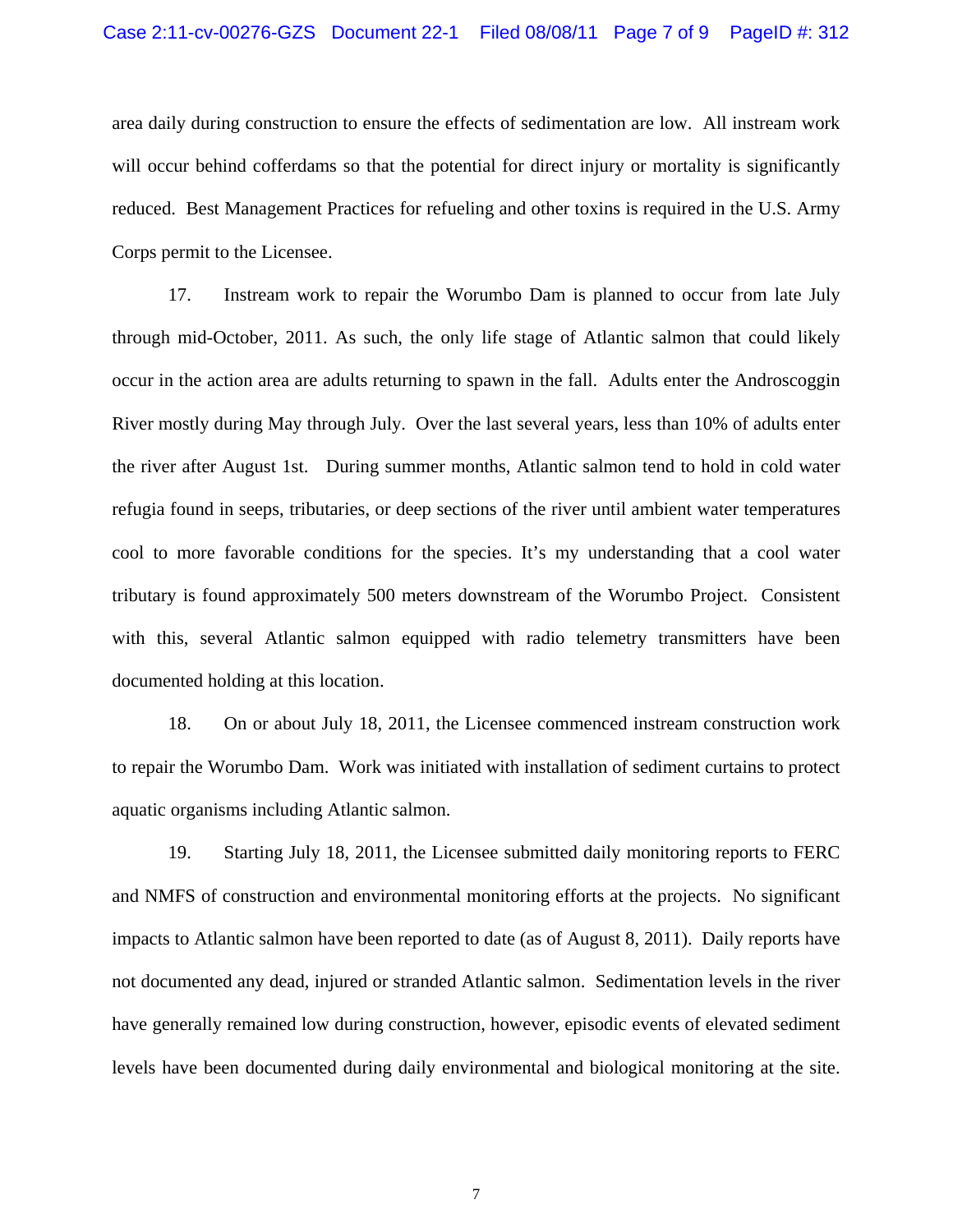These episodic events have not appeared to cause any harm to the species as two Atlantic salmon have remained in the action area throughout construction. Typically, fish will avoid high sediment levels by relocating to areas with reduced levels. Since this has not occurred, it is likely that sediment levels have not exceeded levels that Atlantic salmon can tolerate Also, no release of toxins to the river has been reported.

20. Two (2) radio tagged adult Atlantic salmon have been documented downstream of the Worumbo Dam since late June, 2011. These adults had remained within several hundred feet of the dam throughout construction at the site. However, on Saturday, August 6, 2011, Miller Hydro conducted a scuba survey of this area and found that one salmon had regurgitated its radio tag and that the other adult was no longer in the area. Accordingly, I do not believe there are any salmon in the project area at this time.

21. Pursuant to NMFS' Section 7 Consultation Handbook (March 1998), if NMFS' initial review of an emergency response indicates the action "may result in jeopardy or adverse modification, and no means of reducing or avoiding this effect are apparent, the agency should be so advised, and the [NMFS's] conclusions documented." Based upon my initial review of the repair project, the fact that less than 1% of adult Atlantic salmon in the GOM DPS occur in the entire Androscoggin River watershed, and the expectation that few, if any, Atlantic salmon would be present during construction, I had no indication that the proposed repairs of the Worumbo Dam would result in jeopardy or adverse modification of listed Atlantic salmon. In addition, since the project currently has operating upstream and downstream fishways, bypass reach minimum flows, and downstream minimum flows, I had no indication that re-building the Worumbo Dam would result in jeopardy or adverse modification of listed Atlantic salmon. Therefore, I did not advise the FERC that the project could result in jeopardy or adverse